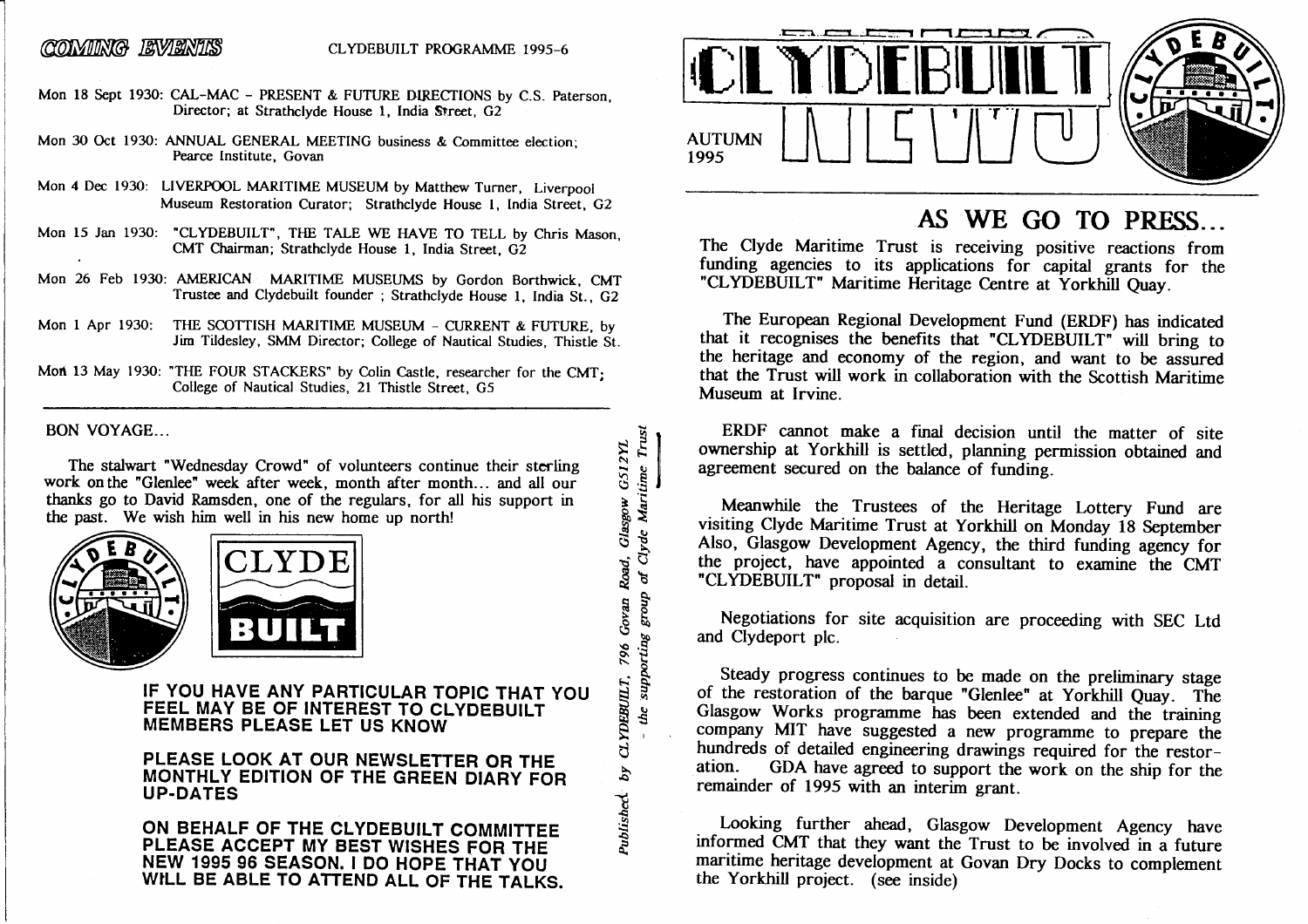# *THOUGHTS FOR THE FUTURE by the Vice Chairman*

As you may be aware, John Wright, our Chairman, is recovering from a major operation. He has asked me therefore to assume his duties until he is fit again. I am sure that you will with me wish John a speedy recovery.

 $R_{\text{rel}}$  attended the Clyde Maritime Trust annual general meeting and was party to  $R_{\text{rel}}$ great anticipation and determination. That is, success later this year, we hope, in securing the Pump House at Yorkhill for  $\text{CLIPBOLL1}$  in Maritime Museum. If all goes well, the  $\text{Area}$  detection of  $\text{Rate}$  and  $\text{Area}$  is expected. target date for its opening is Easter 1997, therefore there is very little time to plan and prepare.

Clydebuilt as an organisation since its inception has successfully executed its informing and educational roles with sporadic bursts at campaigning and lobbying. But with CLYDEBUILT at YORKhill pending, what does the future hold for our Clydebuilt association and its membership?

To have both meaningful and participatory roles with the new  $CLTDEBULL$ , to my mind we will require to re-assess our role.

Obviously we will require to tag onto Clydebuilt the word "Association" or another appropriate name for identification purposes. But there are a host of activities and ideas that we could be initiating to augment and promote the heritage museum.

Over the last year as part of my caravanning holidays with my wife and two springer spaniels, 1 visited three great English maritime museums and the one in Dundee.

 $\mathbf{B}$   $\mathbf{B}$   $\mathbf{B}$   $\mathbf{B}$   $\mathbf{C}$   $\mathbf{D}$   $\mathbf{C}$   $\mathbf{D}$   $\mathbf{D}$   $\mathbf{D}$   $\mathbf{D}$   $\mathbf{D}$   $\mathbf{D}$   $\mathbf{D}$   $\mathbf{D}$   $\mathbf{D}$   $\mathbf{D}$   $\mathbf{D}$   $\mathbf{D}$   $\mathbf{D}$   $\mathbf{D}$   $\mathbf{D}$   $\mathbf{D}$   $\mathbf{D}$   $\mathbf{$ 

 $\sum_{i=1}^{\infty}$   $\sum_{i=1}^{\infty}$   $\sum_{i=1}^{\infty}$   $\sum_{i=1}^{\infty}$   $\sum_{i=1}^{\infty}$ 

- Liverpool Two smaller ships and a 3-4 storey warehouse converted into a museum depicting social history, ships, the Mersey and the sea, shipbuilding, the coastguards, piloting, customs & excise, etc.
- $D$ undet  $\sim$  The Discovery and maritime museum

As part of the sojourning of maritime museums my wife and 1 also travelled *to* Denmark where we visited two maritime museums and the Tivoli Gardens.

Rosekelde - The Viking Museum (different types of long-ships raised from the seabed of a Danish fjord. Also the history of the Viking nation and empire) Copenhagen - Bummeister and Wain Diesel Engine Museum.

I was not only interested in the restoration work, been and being carried out, but **I vras** also aware of: the themes which gave the museums and their communities identity; the technology used to highlight these themes; the marketing and publicity used to attract different nationalities and age groupings; and the roles played by staff and volunteers.

However, as vice-chairperson of Clydebuilt (Association) I saw my aim during the visits was to look for positive ideas to assist us in our relationship with "CLYDEBUILT". visits was to look for positive ideas to assist us in our relationship with "CLYDEBUILT" , the museum. On reflection 1 now perceive three key areas for us to consider, which 1 hope we will have the opportunity to discuss over the ensuing months.

The new "CLYDEBUILT" will have educational, leisure and cultural programmes. As they are initiated we as an association must become an integral part of that structure. they are initiated we as an association must become an integral part of that structure. Those of you who have been members of Clydebuilt over the years will remember that we (continued on page 7)



*A "tri-era" profile of the "GLENLEE' showing (top to bottom) the vessel as she was originally in 1896, fitted with accommodation for 200 cadets as a Royal Spanish Navy training ship about 1955, and as she will be when restored in two years time.* 

 *The bottom drawing shows deckhouses and main deck restored to the original layout,* part of the engine-room retained, and the lower deck (which is not original) opened up to *display part of the original hold area.* 

 *A small committee is now considering the future layout and display of the engine and generator rooms.* 

 *(NB. Tlx above illustration is part of the current detailed submission to the National* Heritage Memorial Fund for Lottery support. This application is now under active *consideration by NHMF who propose to visit 'GLENLEE" during September).* 



### *ALL PART OF THE CLYDEBUILT STORY...*

*- the five-foot-long model of John Brown's 'Lusitama", currently on display at Harry Ramsden's restaurant (courtesy of a Clyde Maritime Trust director) with Mr & Mrs John Knox of Paisley whose aunt survived the liner's torpedoing in 1915. They are seen here with restaurant director Harry Davis who treated them to a fish supper to mark the occasion!*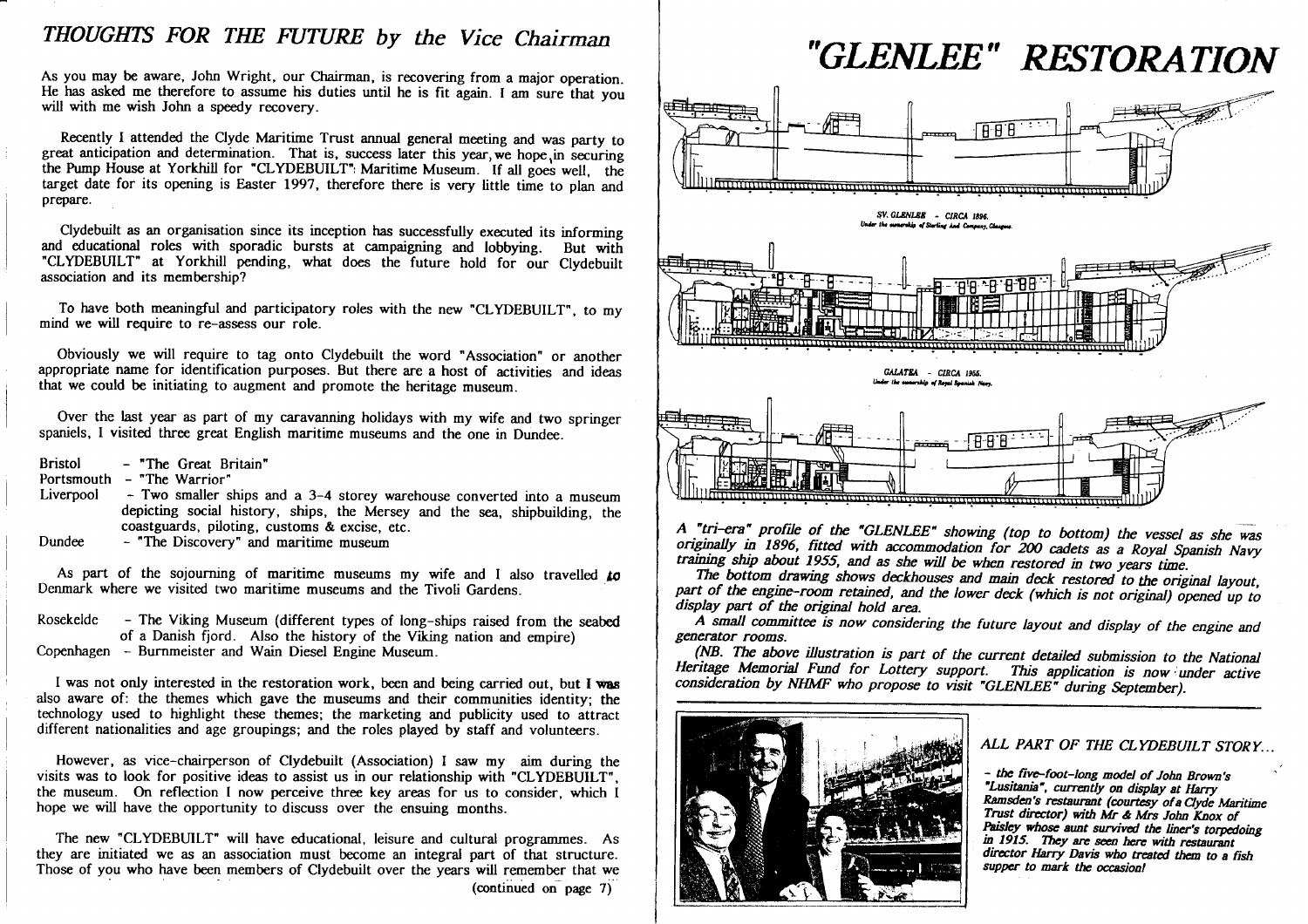*This grapiiic account of one of many voyage* s *of our "GLENLEE" (then the "Islamount") first appeared in 'Sea Breezes" in June 1951 We have been unable to trace the author.* 

# *South of the Cape*

## **by Charles Fieldwood**

 $\bigcup$  wednesday afternoon, June 5, forecastle head until the 1012 the 3 meeted heldbeeded expression 1912, the 3-masted, baldheaded, approach to land again, when the very square and heavily-rigged 1,488-<br>terms hardly and heavily-rigged 1,488-<br>terms hardly and heavily-rigged 1,488т ратане темперите от пілетовог

It had not been an easy passage lower topganamisant was take ably to the passage. The Islamount sailmaker, steward and cook.

During the afternoon of the wind, accompanied by rain squalls, a.m.) to take in the fore and main wind, accompanied by rain squalls, a.i.i., to take in the fore and main d a rapidly-falling glass gave in- upper topsails. It was by now blow-<br>dication of worse to come. The ing very hard, the wind was whistling watch was kept busy taking in the through sinouts and taut backstays, ight canvas, flying, outer and inner and heavy seas crashed on board. light canvas, flying, outer an jibs, staysails, gaff topsail and On Thursday, June 6, the 88th day spanker. At eight bells (4 p.m.) all of the passage, the heavy gale con-<br>hands clewed up and made fast the tinued and the *Islamount* laboured mainsail. During the earlier part of heavily. The barque, now under two the day the watch on deck had been lower topsails and foresail, still the chain lockers, through hawse-steering " clean full", made an pipes, and shackling on to the average speed of five knots; the anchors In the usual stowed position wind had shifted, and at noon she practice on passage, when the vesssl position by dead reckoning was 36 was clear of land to take inboard deg. 51 min. S, 22 deg. 7 min. F. was clear of land, to take inboard deg. 51 min. S, 22 deg. 7 min E. and safely house the anchors on the The next day, Friday, June 7, tlie

for barque *Islamount*, of Liverpool, In the first and second "dogs" was running with the wind free on the watch was standing by the fore was fulling with the which he on the watch was standing by the fore the port tack. In the strong breeze and main topgallant halyards whilst she was making nine strong breeze and main topgallant halyards whilst<br>hall was making nine knots and the squalls lasted, and at two bells steering a SJE-xE. course. The noon  $\sum_{m=1}^{\infty}$  and  $\sum_{m=1}^{\infty}$  and  $\sum_{m=1}^{\infty}$  and  $\sum_{m=1}^{\infty}$  and  $\sum_{m=1}^{\infty}$  and  $\sum_{m=1}^{\infty}$  and  $\sum_{m=1}^{\infty}$  and  $\sum_{m=1}^{\infty}$  and  $\sum_{m=1}^{\infty}$  and  $\sum_{m=1}^{\infty}$ position by dead reckoning was 36 upper and lower topgallantsails were bosition by dead reckoning was so upper and lower topgallantsails were<br>deg. 35 min. S. 17 deg. 41 min. E. taken in, followed an hour later by deg, so min. S. 17 deg, 41 min. E. taken in, followed an hour later by which made the barque about 100 the furling of the main upper topwhich made the barque about 100 the furning of the main upper top-<br>miles due south of the Cape of Good gallantsail. By this time an increassite was then of days out ing gale was blowing, and the barque from the Thames bound for East was maintaining an average speed<br>from the Thames bound for East was maintaining an average speed London with a general cargo.<br>
It had not been an easy passage lower topgallantsail was taken in. by any standards. After being The main deck was now full up<br>towed to Beachy Head, there had with cascading and swirling water as lowed to beachy field, there had with cascading and swifting water as been 21 days of beating down-Chan- she rolled and pitched. All the been 21 days of beating down-Chan- she rolled and pitched. All the<br>nel in typical March weather, and accommodation on the main deck h we had added consider- was awash. This was quite usual this, of course, had added consider- was awash. This was quite usual ably to the passage. The *Islamount* in these conditions, and except for y to th e passage. Th e *Islamount*  a few curses, was accepted more or addition to her master and two less cheerfully. The watch now, as mates, the crew consisted of 10 was the practice, was standing by mates, the crew consisted of to was the plactice, was standing by<br>A.B.s, five apprentices, carpenter, on the lee side of the poop" ready for<br>sailmaker, steward and cook. call. in the first and second **f** of nine knots. At midnight the main call.

question, came an increase of immediately before eight bells (4 ileation of worse to come. The ing very hard, the wind was whistling<br>watch was kept busy taking in the through shrouds and taut backstays, of the passage, the heavy gale con- d hauling anchor cables from braced up on the port tack and on the forecastle head. It was the was making a N.E.xE, course. The practice on passage, when the vessal position by dead reckoning was 36 All hands were called on deck

hail squalls; speed was about five below until eight bells  $(4.0 \t{~\mu m}.)$ . knots, and we were making a course of N.E.XE. until midnight. The decks before the gale whilst the foresail were continually full up and the was being taken in, and for some forecastle and half-deck awash all time afterwards, the master awaitthe time. The wind had shifted a ing a lull before bringing her to the further couple of points, and at day- wind again. She was now hove-to light all hands were called on deck under a single mahi lower topsail. At to check in on the weather braces, a wet and dangerous Job. The bulwark rail on a square-rigger was tearing through the rigging, and usually about 4-5ft. above the deck, so that when a heavy sea came over lower topsail, a new sail of No. 1. it was head high and dropped like a large waterfall, sweeping all before it, usually into the lee scuppers. The galley had been washed out trough of the sea; a weather cloth during the early morning watch, so no food was available other than "Harriet Lane" and "hard tack".

 the only fire alight, which was in the master's saloon, and managed to the seas breaking aboard. make a bucket of tea for each watch 10116 anvening not to eat or oring i ated by those who have experienced of wonderment to me, why to me, why the galley<br>he waist of the ship b in bad weather when none could was always " off " in these conditions poop was flooded. On the process of the conditions poop was flooded. baking was practicable.

At about two bells the mizzen stay

gale conthiued, with heavy rain and a.m.) and the starboard watcl/ went

The steward boiled some water on battering and only the tops of the The *Islamount* had been limnlng  $4.0$  a.m. the wind increased in violence  $\,$ with terrific squalls screaming and at two bells (5.0 a.m.) the main (storm) canvas, blew clean out of the boltropes. The *Islamount* was then under bare poles and lay in the was placed in the mizzen rigging. to help keep her head up. The vessel was now taking a severe deck houses were to be seen through

 durhig the morning. How well it thing was likely to happen, and the tasted after being so many hours master ordered the watch below to without anything hot to eat or drink! be called. Shortly afterwards<br>Such conditions can only be appreci- attempts were made to lash the them. It was always a source midway between boom and gaff, and them. It was always a source midway between boom and gaff, and was placed in the waist of the ship During the whole of Saturday, June<br>-unless it was so placed to save 8, the 90th day of passage, the grub in bad weather when hone could infinite raged, and an accom-<br>be prepared or cooked! Soft bread modation, including cabin under was always on in these conditions poop was hooded. On the following<br>and only hard tack served. Each day, the hurricane continued, but it man had merely three small cobs was now from the N.W. and the of bread during the week when *Islamount* still hove-to under bare It appeared at this stage that any- be called. spanker around the mizzen midway between boom and gail, and the root hauled out on the sheet. During the whole or Saturd hurricane raged, and all accomday, the hurricane continued, but it poles.

 throat seizings carried away, causing forenoon watch was preparhig the stay to hang loosely, and all number two main lower topsails hands were called to rig a heavy ready for bending. An attempt was double block tackle as a preventer made to unbend the boltropes of stay. At this time, during a very the blown out main lower topsail, heavy squall, the fore lower topsail but the task had to be abandoned, started to split at the weather clew. there being too much water on deck. However, the sail was successfully During the afternoon the wind eased aken in and all hands commenced a little and all hands were called to o take in the foresail. Violent make another attempt to get a sail squalls were breaking down at fre- on her. The boltropes remaining quent Intervals, but the barque was from main lower .topsail were got nugged down by seven bells (3.30 down on to the after deckhouse, and Engaged hi the sail locker, the